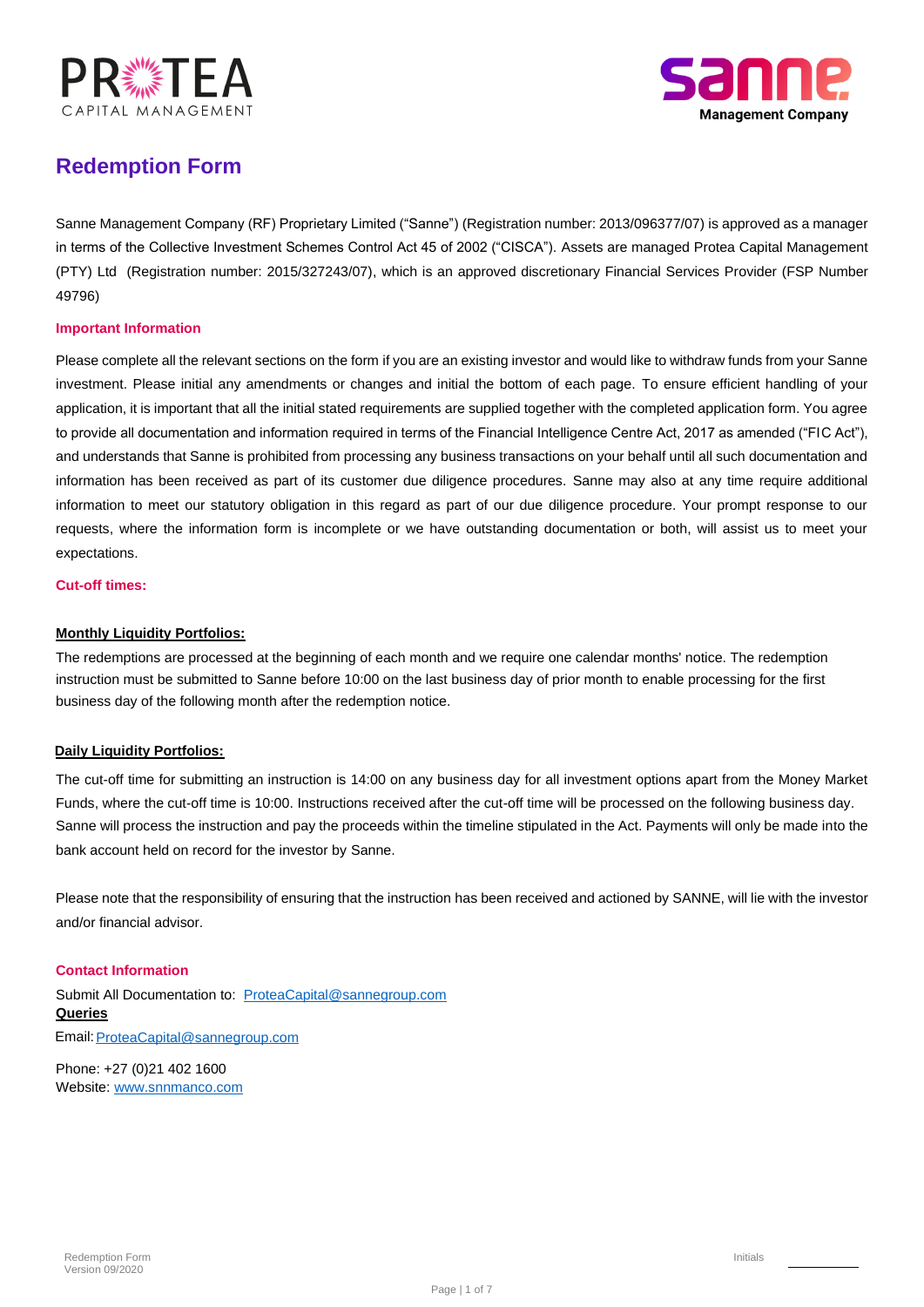



## **Section A: Investor Details**

| <b>Existing Investor Details</b> |       |  |  |  |
|----------------------------------|-------|--|--|--|
| Investor number:                 |       |  |  |  |
| First name and                   |       |  |  |  |
| surname/ Entity name:            |       |  |  |  |
| Authorised contact               |       |  |  |  |
| person:                          |       |  |  |  |
| ID number/Registration           |       |  |  |  |
| number:                          |       |  |  |  |
| Landline:                        | Cell: |  |  |  |
| Email:                           |       |  |  |  |

### **Individuals (Acting on Behalf of Investor)**

| For parents/guardians or person with power of attorney. |          |       |
|---------------------------------------------------------|----------|-------|
| Title:                                                  | Surname: |       |
| First name(s):                                          |          |       |
| Nationality:                                            |          |       |
| Capacity:                                               |          |       |
| ID Number/Passport:                                     |          |       |
| Date of Birth:                                          |          |       |
| <b>Physical Address:</b>                                |          | Code: |
| Postal Address:                                         |          | Code: |
| Landline:                                               | Cell:    |       |
| Email:                                                  |          |       |

# **Section B: Redemption Instructions**

Please specify the fund/s and how much you want to withdraw using table below:

| <b>Name of Portfolio</b>       | <b>Class</b> | <b>Redemption Rand Amount/Units</b> | Percentage of<br><b>Fund /Units</b> |
|--------------------------------|--------------|-------------------------------------|-------------------------------------|
| Protea Global SNN Retail Hedge |              |                                     |                                     |
| Fund                           |              |                                     |                                     |
| Protea South Africa SNN Retail |              |                                     |                                     |
| Hedge Fund                     |              |                                     |                                     |
| Protea Worldwide Flexible SNN  |              |                                     |                                     |
| QI Hedge Fund                  |              |                                     |                                     |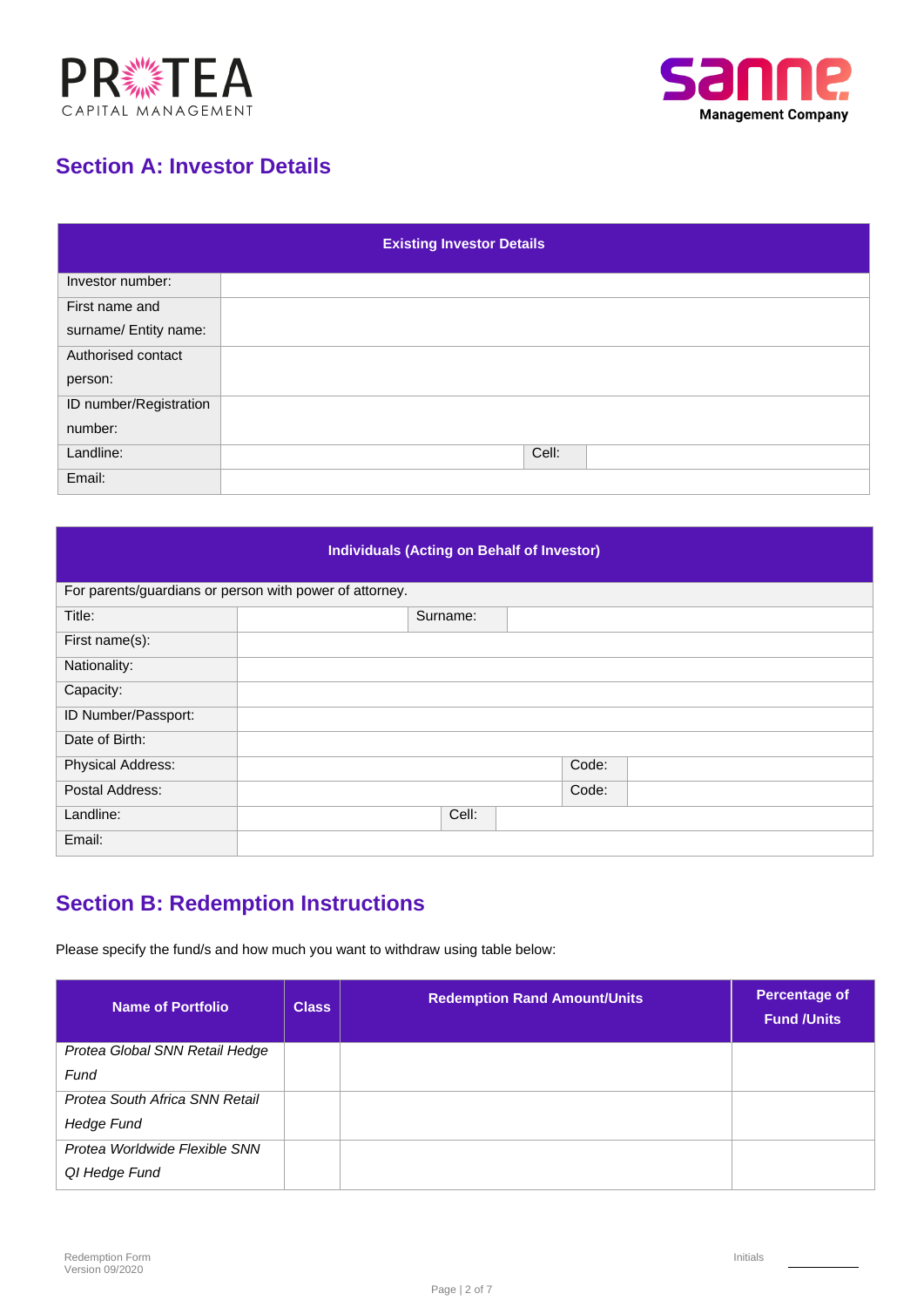



# **Section C: Banking Details**

| <b>Banking Details</b>  |                     |  |
|-------------------------|---------------------|--|
| Name of Account Holder: |                     |  |
| Bank:                   | <b>Branch Code:</b> |  |
| <b>Account Number:</b>  | Account Type:       |  |

- Should your bank account details have changed since the initial application, please complete above details and supply a copy of a recent bank statement as proof of banking details.
- Payments will only be made into the bank account held on record for the investor by Sanne. We do not make payments into third party bank accounts.

### **Section D: Protection of Personal information**

Sanne may collect, process, disclose or use your personal information for the purpose of providing the product and/or service which you have requested in the normal course of business.

Sanne is required to process and keep investor and investor representative information to perform its obligations lawfully, fairly and competently.

Sanne will disclose or report personal information if and when required to do so by law or any regulatory authority. We may also share your personal information with our employees, agents, sub-contractors, with other entities within the Sanne group, with your adviser and/or their duly appointed agent, where directed. We will only collect information that we need for that purpose.

Sanne may share information with companies within the Sanne Group of companies and service providers with whom we have a business agreement to process such information on our behalf or to those who render services to us.

Sanne Group is an international business and located in different geographical locations. In such instances Sanne will ensure that sufficient legislation or agreements are in place for the information to remain adequately protected. You are entitled to request access to the information we have collected, processed and shared. All processing of personal information will be done in accordance with applicable laws and Sanne privacy policy.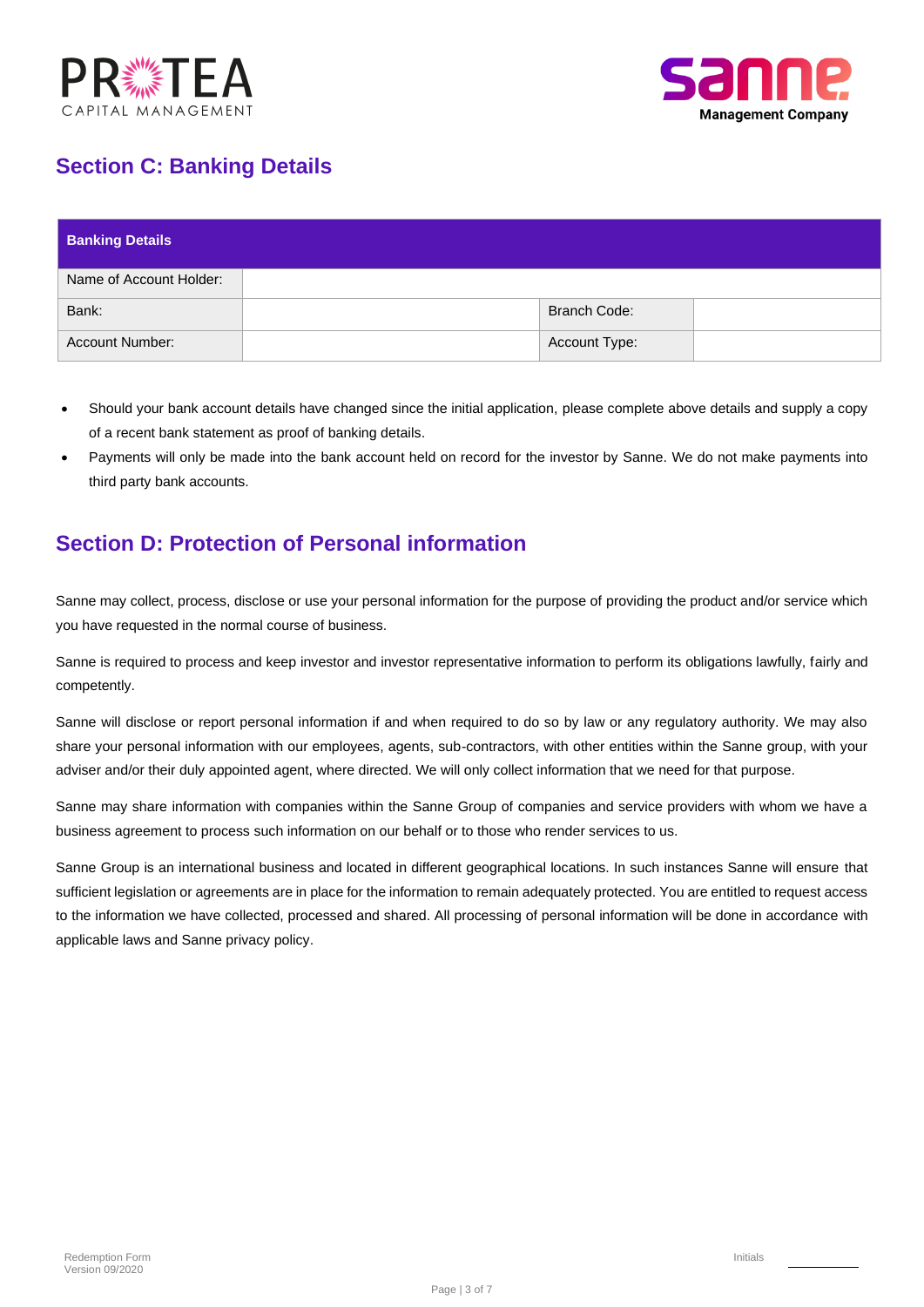



### **Section E: Terms and Conditions**

- Sanne provides access to many portfolios offered by the market. Should you require any financial planning assistance, please consult your financial advisor as Sanne may not provide financial advice in respect of any investment.
- This application form together with the Main Deed and Supplemental Deed will form the legal agreement between the investor, Sanne and the asset manager. The agreement will be administered in terms of CISCA. Sanne may in its sole discretion accept or reject the investor's application form.
- The Sanne portfolios shall be priced to reflect the Net Asset Value ("NAV") prices as at the last day of the month or price of the day.
- Participatory interests are calculated on a NAV basis by determining the total market value of all assets in the portfolio, including any income accruals, less any permissible deductions from the portfolio. Participatory interests on investor statements are thus net of all fees.
- Participatory interests will be purchased and repurchased by the manager at the NAV calculated in accordance with the requirements of CISCA and the relevant deeds.
- Quarterly reports are available for download from the Sanne Website. Sanne will email monthly statements and contract notes on execution of transactions. Tax certificates are generated and distributed annually.
- Sanne may, at its discretion, close portfolios to new investors and existing investors to enable the portfolios to be managed in accordance with their mandates.
- Sanne reserves the right to terminate this contract by giving a calendar months' notice to the investor. Participatory interest shall be repurchased on the first business day of the following month after notification of termination at the ruling price of the last NAV. Any proceeds from the termination shall be paid to the investor recorded in this application form.
- For the purpose of this agreement, unless the context indicates otherwise, the singular shall include the plural and vice versa.
- Commission and incentives may be paid and if so, would be included in the overall costs.
- The responsibility of ensuring that the instruction has been received and actioned by Sanne will lie with the instructor (investor or financial advisor).
- No cash payments will be accepted, and a proof of payment must accompany all EFT payments.
- Sanne will not be liable for any damages or losses of whatsoever nature arising out of Sanne's failure to action this instruction due to occurrences beyond the control of Sanne, nor will Sanne be liable for any loss incurred due to incorrect information being supplied by the investor or his/her financial advisor.
- In certain circumstances (such as large redemptions), Sanne may employ ring-fencing, which is the separation of underlying assets in a portfolio and the delayed sale/repurchase of corresponding units. This is done to avoid prejudicing other investors through the sale of assets at weaker prices.
- Copies of verification documentation requested in this application form must be provided. Proof of payment must be provided once the due diligence has been completed and the banking details have been provided. Sanne will not be obliged to process this application form until it has received the verification documentation and Sanne will not be liable for any loss or damage of whatsoever nature arising from the inability of Sanne to process this application form due to the fact that the requirements of the FICA have not been complied with.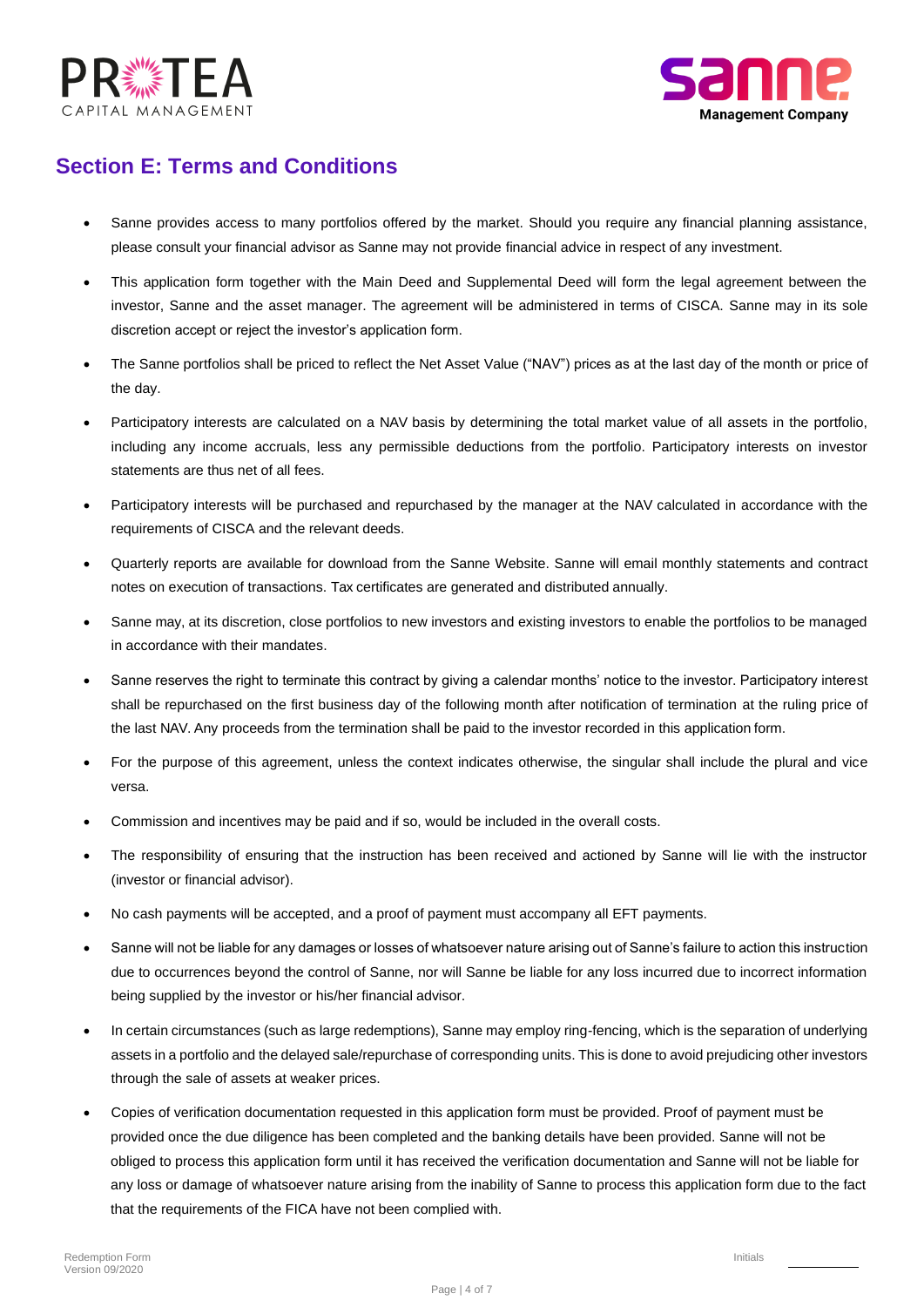



allocation may earn interest in line with the Sanne's Section 104 Bank Account Interest Policy. Sanne reserves the right to recoup the bank charges charged on the section 104 bank account from the interest earned in line with Sanne's Section 104 Interest Policy. • The investor indemnifies and holds Sanne harmless against any loss or damage which the investor may suffer as a result of any commission or omission by Sanne, which is a result of an obligation imposed on Sanne by FICA. Deposits awaiting

### **Section F: Investor Declaration**

- I have read and fully understood all the pages of this application form and agree to be bound by the provisions of this application form.
- I warrant that the information contained herein is true and correct, and that if this application form is signed in a representative capacity, I have the necessary authority to do so and that this transaction is within my powers.
- I am aware of the charges and fees, the total expense ratio, investment objectives, risk factors and income distributions applicable to my investment as set out in this form and in other documentation provided to me.
- I am acting for my own account and that I have made my decision to enter into the investment and as to whether the investment is appropriate for me independently, based upon my own judgment, and upon advice from such advisors as I may deem necessary.
- I declare that I am are not relying on any communication from Sanne, whether written, oral or implied as investment advice or as a recommendation to enter into the investment.
- I confirm that all funds invested with Sanne are not the proceeds of unlawful activities and that I have not contravened any anti-money laundering and tax legislation. I have complied with and will continue to comply with all relevant legislation, including but not limited to FICA and the Income Tax Act.
- I have read and understood the terms and conditions.
- I will notify Sanne immediately if my tax residency or FATCA or equivalent classification changes in the future.
- I accept full responsibility for informing Sanne of any changes in current identification information provided (e.g. change of address, surname change, contact, banking details etc.) on the prescribed form.
- I acknowledge that Sanne will not be held liable for delays or losses incurred due to incomplete or inaccurate information on the application forms or insufficient or incorrect submission of FICA information. I also acknowledge that Sanne will not be held liable for delays or losses incurred due to delays caused by the financial advisor.
- I acknowledge that the responsibility in ensuring my instruction has been received and actioned by Sanne lies with me.
- Sanne will not be responsible for any failure, malfunction, or delay of any networks, electronic or mechanical device or any other form of communication used in the submission, acceptance and processing of applications and/or transactions. Sanne will not be liable to make good or compensate any investor or third party for any damages, losses, claims or expenses resulting there from.
- I acknowledge the transaction cut-off times set out herein and agree to comply with such cut-off times.
- I confirm that Sanne may accept instructions from my financial advisor or any authorised third party who has been appointed and authorised by me in writing.
- I authorise Sanne to accept and act upon instructions by facsimile or e-mail and hereby waive any claim that I have against Sanne and indemnify Sanne against any loss incurred as a result of Sanne receiving and acting on such communication or instruction.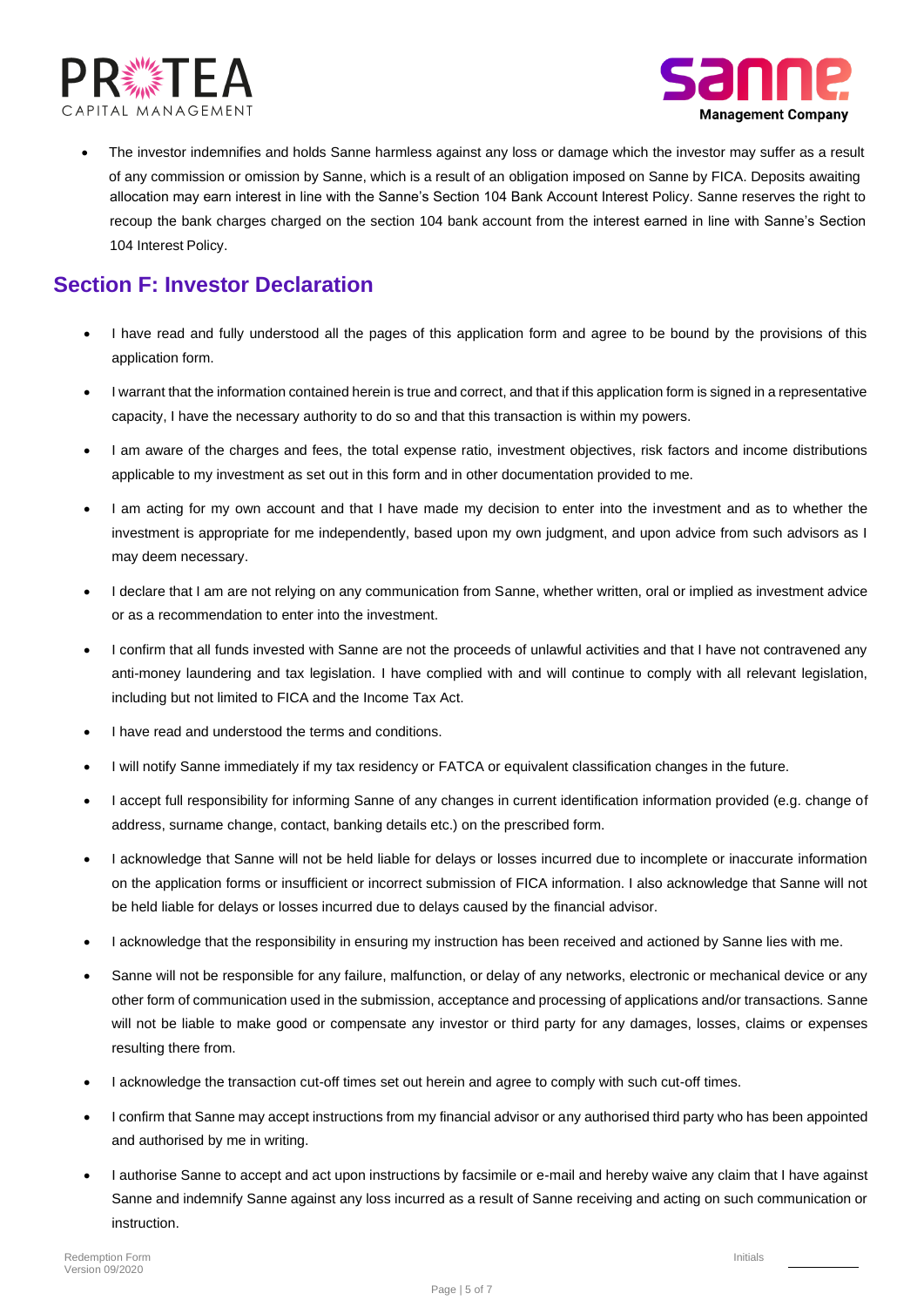



- I acknowledge and give consent that any personal information may be used by Sanne in the normal course of business to provide the products and services and Sanne may retain any information for purposes of investment transactions, processing and administration and to communicate directly with me. Personal information will not be given or sold to any third parties. Sanne will disclose or report personal information if and when required to do so by law or any regulatory authority, and to Sanne's employees (if relevant), or agents who require such information to carry out their duties.
- I have read, received, noted and understood the following information:
	- o the Minimum Disclosure Document (MDD);
	- o the Effective Annual Cost (EAC)
	- o Risk factors.

| Authorised Signature: |       |  |   |   |  |               |  |
|-----------------------|-------|--|---|---|--|---------------|--|
| Name of Signatory:    |       |  |   |   |  |               |  |
| Capacity:             | Date: |  | m | m |  | $\mathcal{N}$ |  |
|                       |       |  |   |   |  |               |  |

| <b>Authorised Signature:</b> |       |  |   |   |  |  |
|------------------------------|-------|--|---|---|--|--|
| Name of Signatory:           |       |  |   |   |  |  |
| Capacity:                    | Date: |  | m | m |  |  |

### **Section G: Mandatory Disclosure**

Collective Investment Schemes are generally medium to long-term investments. The value of participatory interests (units) or the investment may go down as well as up. Past performance is not necessarily a guide to future performance. Collective investment schemes are traded at ruling prices and can engage in borrowing and scrip lending (i.e. borrowing and lending of assets). The manager does not provide any guarantee, either with respect to the capital or the return of a portfolio. Different classes of participatory interests apply to these portfolios and are subject to different fees and charges. A schedule of fees, charges and maximum commissions, as well as a detailed description of how performance fees are calculated and applied, is available on request from Sanne.

Sanne does not provide any guarantee in respect of the capital or the return of the portfolio. Excessive withdrawals from the portfolio may place the portfolio under liquidity pressure and in such circumstances, a process of ring-fencing of withdrawal instructions and managed pay-outs over time may be followed. Commission and incentives may be paid, and if so, are included in the overall costs. The value of an investment is dependent on numerous factors which may include, but not limited to, share price fluctuations, interest and exchange rates and other economic factors. Where funds are invested in off-shore assets, performance is further affected by uncertainties such as potential constraints on liquidity and the repatriation of funds, macroeconomic risks, political risks, foreign exchange risks, tax risks, settlement risks and potential limitations on the availability of market information. Prices are published in accordance with the valuation frequency of the portfolio, on our website and local media. Additional information, including Key Investor Information Document, Minimum Disclosure Document, as well as other information relating to the portfolio is available, free of charge, on request from Sanne. The Manager ensures fair treatment of investors by not offering preferential fee or liquidity terms to any investor within the same strategy. The Manager of the CIS may, at its discretion, close the fund/s you have chosen to new investors and to additional investments by existing investors to make sure that it is managed in accordance with its mandate. A money market